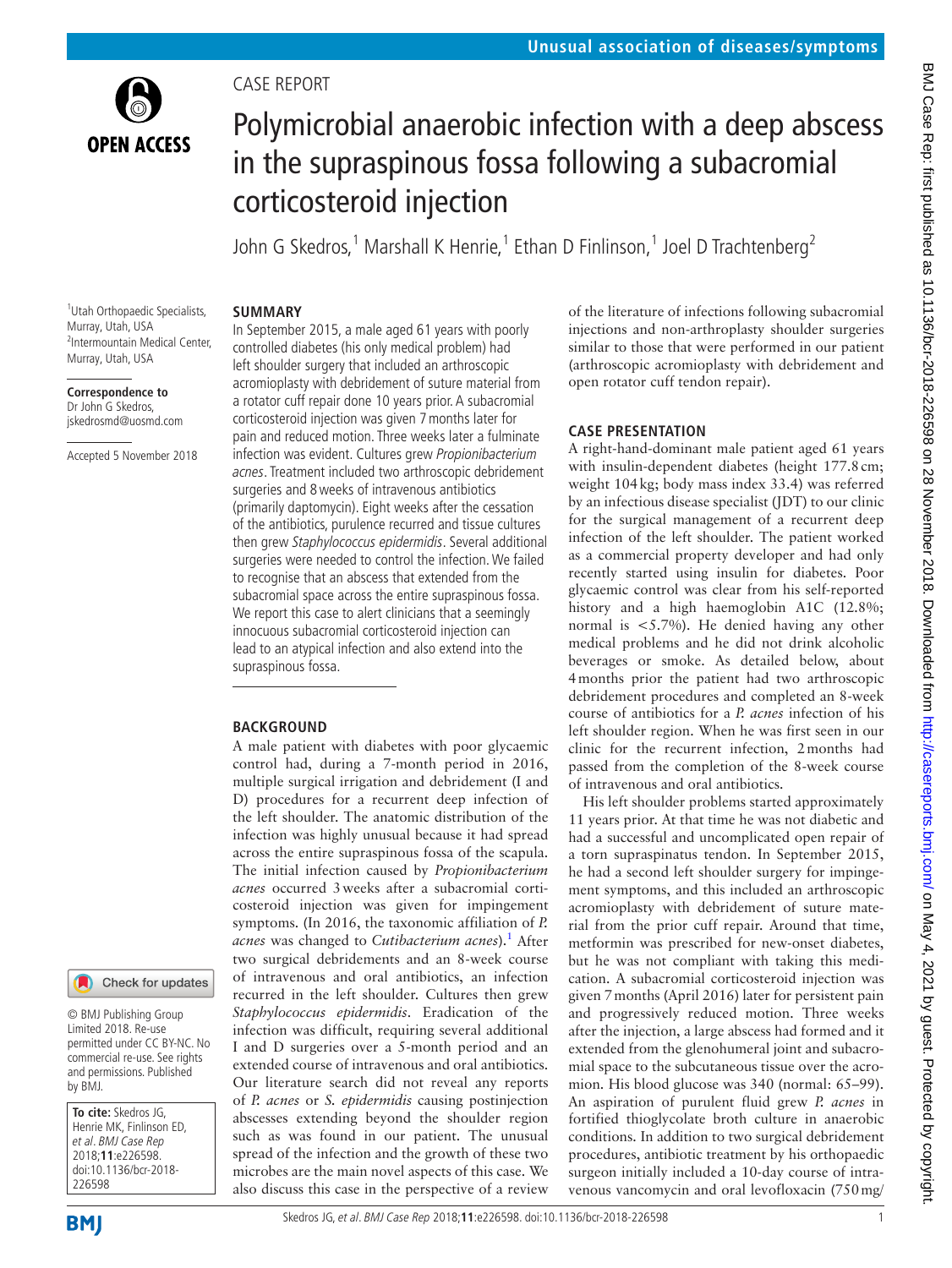

<span id="page-1-0"></span>**Figure 1** Erythrocyte sedimentation rate (ESR) and C reactive protein (CRP) values, and dates of surgical debridements (numbers 1-8). Asterisks indicate dates when both ESR and CRP were normal.

day). An infectious disease specialist (JDT) who was then consulted discontinued these antibiotics and started a 6-week course of intravenous daptomycin. Although penicillin is often the antibiotic treatment for this type of infection, it was not used because he was allergic to it.

#### **Treatment**

Approximately 8weeks after completing this treatment the infection recurred, with pus draining through sinus tracts that had developed at incisions made during the prior arthroscopic I and D surgery. The patient was then referred to our clinic.

While in our care, the patient underwent several additional surgeries between 13 September 2016 and 13 December 2016 ([figure](#page-1-0) 1). *S. epidermidis* grew from tissue and fluid cultures taken during from our first debridement surgery. The abscess extended from the subacromial region and glenohumeral joint into the overlying subcutaneous tissue through fenestra in the anterior deltoid insertion. In addition to purulent fluid, findings also included a 2.5cm wide and 2.0cm retracted supraspinatus tendon tear, a polymer suture anchor, remnants of braided sutures and very mild glenohumeral arthritis. There was no myonecrosis or necrotising fasciitis. Because of extensive inflammation and purulence, the deltoid was not repaired and the wound was left open. A sponge was placed and this extended from the superficial to deeper aspect of the wound, and a wound vacuum was applied (V.A.C.Ulta Negative Pressure Wound Therapy System, KCI Medical, USA). Antibiotic treatment included daily intravenous daptomycin and oral rifampin (300mg twice a day) in order to cover both *P. acnes* and *S. epidermidis*. [2](#page-4-1) The wound vacuum sponge was changed every 3days.

Two additional debridement surgeries were done during the next 5weeks. During that time the patient progressively improved and his left shoulder remained free of signs of infection. On 24 and 31 October 2016, the patient's erythrocyte sedimentation rate (ESR) and C reactive protein (CRP) levels were normal ([figure](#page-1-0) 1). However, on 3 November 2016, a routine check-up revealed an area of swelling over the region of the left scapular spine that was not present on prior examinations. An

aspiration with an 18-gauge needle yielded greenish-grey fluid. This did not grow any organisms in culture (the patient was still on intravenous daptomycin and oral rifampin). A magnetic resonance (MR) scan was then obtained [\(figure](#page-2-0) 2A–L), which was the first one that had been obtained during the entire course of his infection treatments. The MR images showed an abscess that extended across the entire supraspinous fossa and there was a tract that connected the deeper portion of the abscess to the subcutaneous tissues in the mid-scapula region [\(figure](#page-2-0) 2F–H).

To eradicate this residual locus of infection, two additional surgeries were done during a 1-month period. After the final surgery, the patient received intravenous daptomycin and oral rifampin for four more weeks. This treatment was then followed by a 3-month course of oral doxycycline hyclate 100mg twice a day and oral rifampin 300mg twice a day.

#### **Outcome and follow-up**

At 3months after the final surgery, he reported having good shoulder function and he did not require pain medication. Physical examination showed 145° of active flexion and 130° of active abduction. At 15months after his final surgery, he reported continuing good shoulder motion with only mild weakness, no significant pain with daily activities and remained free of infection.

## **Discussion**

Subacromial corticosteroid injections are commonly used to treat shoulder pain. $3-5$  Complications of this procedure are uncommon, and include bleeding, allergic reaction, tendon rupture, muscle necrosis and deep and superficial infections.<sup>356</sup> A retrospective study by French rheumatologists<sup>[7](#page-4-3)</sup> reported an infection rate following glenohumeral corticosteroid injections of approximately 1 in 75000. With the introduction of the corticosteroid being packaged in a sterile syringe, the frequency dropped to 1 in 162000. The rate of infections following subacromial corticosteroid injections is not known, but is believed to be even less.[8](#page-4-4) The rarity of *P. acnes* infections and/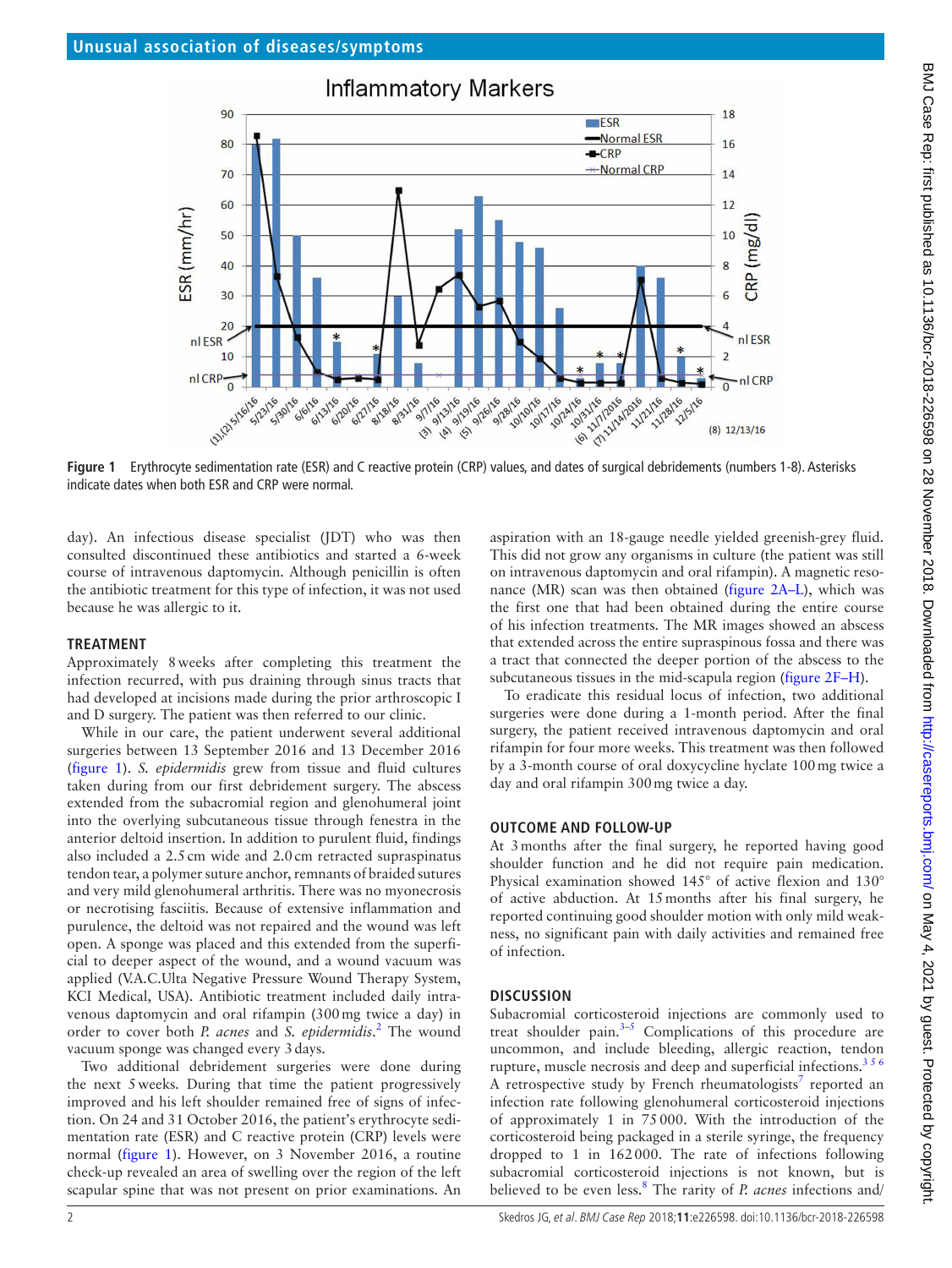

<span id="page-2-0"></span>**Figure 2** Sequential sagittal-plane MR images from lateral to medial (A to L, respectively) through the patient's left shoulder and scapula. A sinus-like tract between the deeper and superficial abscesses can be seen in images F, G and H. At the left of centre in the first three images, the C=coracoid; G=glenoid; **\***=spine of scapula; vertical arrow=extension of infection along the region of the supraspinous fossa; angled arrow=infection in subcutaneous tissues. In images D, E and F, there is a signal change in the scapular spine adjacent to the abscess. This could represent osteomyelitis that was not recognised until review of this case (discussed just prior to conclusion paragraph).

or *S. epidermidis* infections following subacromial corticosteroid injections is one of the two unusual aspects of our case report.

Although primarily recognised for its role in acne, *P. acnes* is an anaerobic Gram-positive bacterium that forms part of the normal flora of the skin $910$  and has emerged as a common cause of infections after shoulder arthroplasty and non-arthroplasty surgeries.[11–16](#page-4-6) But infections after shoulder surgeries and subacromial corticosteroid injections reported >15 years ago were more often attributed to *Staphylococcus aureus*, *S. epidermidis* and other *Staphylococcus* or *Streptococcus* species.<sup>5 8 17-19</sup> During that era, *P. acnes* was often considered to be a contaminant.[13 20](#page-4-8) Since then *P. acnes* has become recognised as an increasingly common postoperative and postinjection pathogen of the shoulder region.[11–16 21–23](#page-4-6) For example, Athwal *et al*[13](#page-4-8) reported on 39 deep infections after conventional open or miniopen rotator cuff repairs in 4886 patients who had surgeries performed between 1975 and 2003. *P. acnes* grew in culture from 51% of the cases. Herrera *et al*<sup>22</sup> reported on a series of 360 patients (mean age=55years; range 40–64years) who underwent mini-open rotator cuff repairs immediately after arthroscopic subacromial decompressions. *P. acnes* was present in six of seven patients (86%) with infections. Other causes of bacterial infections after these types of non-arthroplasty procedures include *S.* 

*aureus*, *S. epidermidis*, *Staphylococcus warneri*, *Staphylococcus haemolyticus*, *Staphylococcus saccharolyticus, Micrococcus luteus*, *Achromobacter denitrificans*, *Peptostreptococcus magnus*, *Bacillis* species, *Corynebacterium* species, *Streptococcus* species and *Pseudomonas* species[.8 12 13 15 16 22–24](#page-4-4)

In cases that are more similar to our patient's case, Horneff *et al*[16](#page-4-10) prospectively collected data on all shoulder arthroscopies performed by one surgeon from 1 January 2009 to 1 April 2013. Cultures were obtained in all revision shoulder arthroscopy cases performed for pain, stiffness or weakness, but none of these cases had clear suspicion of infection. In order to determine the false-positive rate for bacteria growth, two tissue cultures were taken from 32 primary shoulder arthroscopy cases where there was no concern for infection. Results showed that of a total of 1591 shoulder arthroscopies, 68 (4%) were revision procedures performed for pain, stiffness or weakness. A total of 20 revision arthroscopies (29%) had positive culture findings, and 16 (24%) were positive for *P. acnes*. In the control group, one patient (3%) had *P. acnes* growth.

Schneeberger *et al*<sup>[21](#page-4-11)</sup> reported shoulder infections that occurred in patients who had corticosteroid injections but no prior shoulder surgeries. The number of injections ranged from four to eight, but the specific location injected was not reported. In tissue cultures, *P. acnes* was identified in five patients, coagulase-negative *Staphylococcus* species in two and *S. saccharolyticus* in one shoulder. Similar to our patient, one of their patients had a mixed infection with *P. acnes* and a coagulase-negative *Staphylococcus* species. Unlike our patient, none of their patients had more than one debridement surgery, none had unusual spread of the infection, none had purulence and all debridement surgeries were arthroscopic.

*S. epidermidis* is a Gram-positive, catalase-positive, coagulase-negative, facultative anaerobe that normally colonises various areas of the skin, but it can act as an opportunistic pathogen when it enters the bloodstream[.10 25](#page-4-12) *S. epidermidis* has recently developed significant resistance to several antibiotics and has become one of the leading causes of hospital-acquired infections.[26](#page-4-13) *P. acnes* and *S. epidermidis* form biofilms that protect them against antibiotic treatment and the immune system.<sup>27</sup>  $28$ For this reason, antibiofilm antibiotics such as rifampin are often added to enhance the treatment of these organisms.<sup>28</sup> <sup>29</sup> Highdose intravenous penicillin is usually the drug of choice for treating *P. acnes* infections and rifampin is often used in combination with this antibiotic or others (eg, vancomycin or daptomycin).[26 30 31](#page-4-13)

Polymicrobial infections following rotator cuff repairs are not unusual; for example, 6/39 (15%) infections reported by Athwal *et al*[13](#page-4-8) were polymicrobial. It is also possible that our patient's initial infection was polymicrobial (*P. acnes* and *S. epidermidis*). But because *S. epidermidis* did not grow initially, it could have been a later contaminant<sup>[32 33](#page-4-16)</sup> grown in cultures from the third debridement surgery (which was the first surgery performed after the infection had recurred). *P. acnes* might have persisted at that time but just failed to grow by the 14th day that the cultures were held. Although growth of this organism usually requires 9-14 days,<sup>[34 35](#page-4-17)</sup> growth can take longer in some cases and this depends on various factors including the presence of a polymicrobial infection, characteristics of the tissue or fluid tested and the culture media used.[12 36 37](#page-4-18) By contrast, *S. epidermidis* usually grows within 4days.[12 38](#page-4-18) There is also evidence that *P. acnes* growth can be inhibited by *S. epidermidis* in some environments,<sup>25,39</sup> which could explain why *S. epidermidis* grew but *P. acnes* failed to grow from cultures obtained during the patient's later surgical debridements.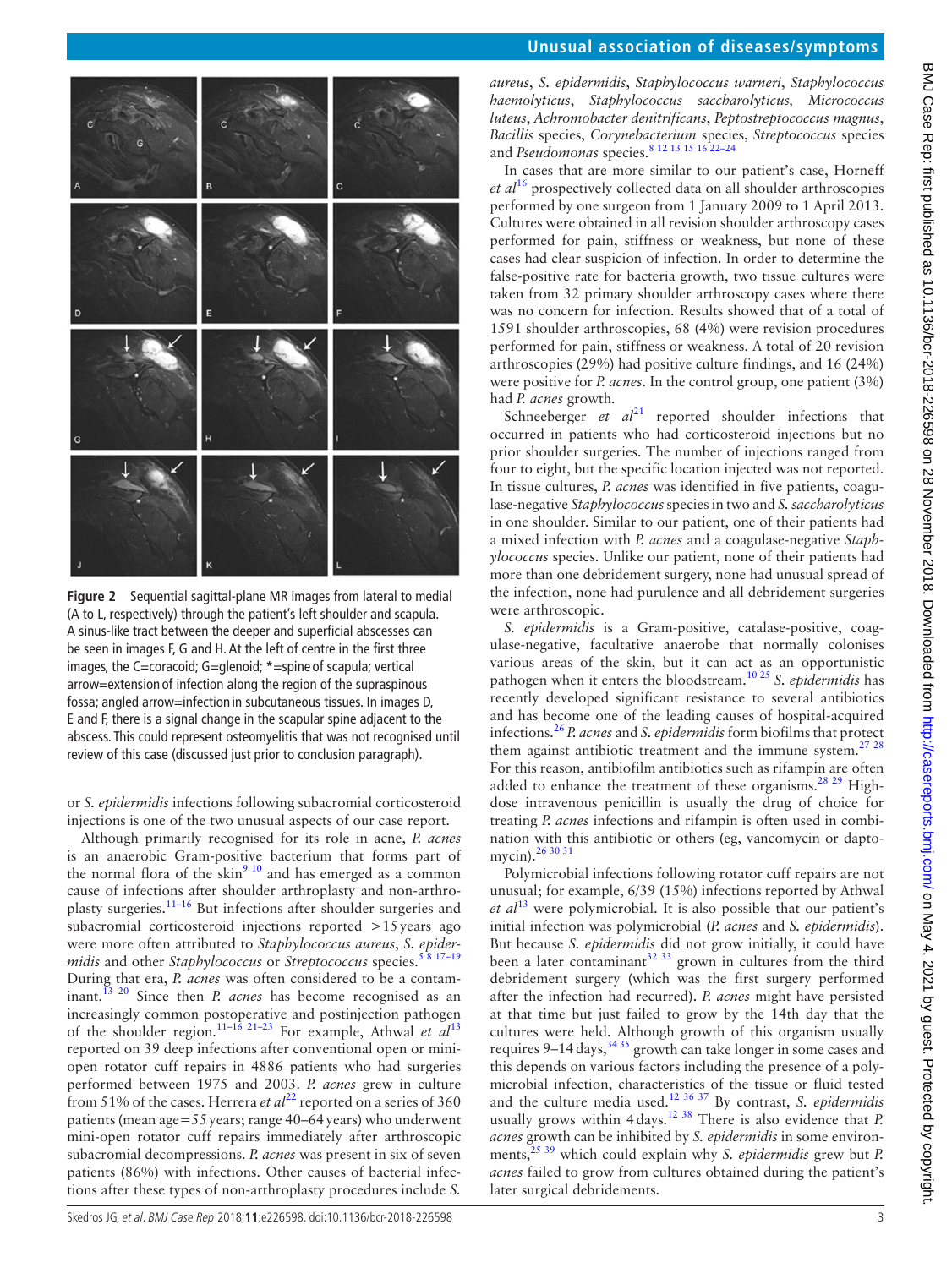# **Unusual association of diseases/symptoms**

It is possible that our patient had an indolent infection at the time of his subacromial corticosteroid injection. Indolent *P. acnes* infections can be the cause of persistent shoulder pain and reduced motion for many months, or even years, after shoulder surgery or corticosteroid injections, and can present without fever or other typical systematic manifestations of infection.[13 16 21 23 40](#page-4-8) For example, Khan *et al*[12](#page-4-18) reported nearly 20 months (range  $\sim$  2–134 months) as the mean time to an infection diagnosis after arthroscopic and open Latarjet surgeries in their 21 patients with infections. Herrera *et*  $al^{22}$  reported a mean time to surgical debridement was nearly 6months (range ~3–9months) in their seven patients with *P. acnes* infections after mini-open rotator cuff repairs. *P. acnes* infections of the shoulder are especially difficult to diagnose because they are asymptomatic for prolonged periods of time and they typically have normal white blood cell count, ESR and C reactive protein.[14 41](#page-4-20) Our patient's infection occurred 21days after his subacromial corticosteroid injection, which was given at approximately 7months after his arthroscopic surgery. Hiemstra *et al*[8](#page-4-4) found that the mean time from injection to surgical debridement was, similar to our case, 21days (7, 17 and 30days in their three patients) even though their organisms were not anaerobic. By contrast, Schneeberger *et al*<sup>[15](#page-4-21)</sup> noted that their seven patients with postinjection infections (five had *P. acnes*) had symptoms for 10–36months prior to having surgery. But, unlike the infection in our patient, their patients had comparatively mild infections (eg, no purulence). These various studies show that *P. acnes* presentations following shoulder surgeries or corticosteroid injections can be highly variable in terms of characteristics of presentation, chronology and severity. Because our patient had diabetes, it might seem unwise to perform a corticosteroid injection in an area that might harbour a low-grade infection. An alternative treatment could have been a local anaesthetic injection with shoulder manipulation and/or physical therapy.

The severity of our patient's infection was likely a combination of several factors, including the reduced immunity that occurs with insulin-dependent diabetes $42$  and the inadequacy of the earlier surgeries to debride all locations of the infection. Additionally, corticosteroids injected into musculoskeletal regions of these patients can further impair immunity, which can cause a new infection or an indolent infection to flare.<sup>5</sup>

Our review of the literature suggests that wound vacuums (negativepressure wound therapy (NPWT)) are infrequently used in the surgical management of deep infections of the shoulder. $43$  In the Athwal *et al*<sup>13</sup> cohort with 39 deep shoulder infections after open rotator cuff repairs, they reported that between the surgical debridements done on each patient the wound was left open and packed with sterile gauze in 18 shoulders and closed over a drain in 21. Antibiotic-containing cement beads were used in five cases. By contrast, we used NPWT because it seemed to us to be a reasonable way to help enhance the eradication of our patient's infection by consistently removing fluids.<sup>44</sup> However, we have since become aware that the use of a wound vacuum in this setting can actually increase the amount of bacteria. For example, in a prospective pilot study of the treatment of chronic leg and foot infection in 13 patients, Goss et al<sup>45</sup> treated all patients with sharp surgical debridement followed by NPWT. One group had conventional NPWT and the other had NPWT with instillation (NPWTi) of quarter strength bleach to the wound. The NPWTi group had a statistically significant reduction in bacteria burden, while wounds treated with NPWT had an increase in bacteria burden over the 7-day treatment period. Similar findings have been reported in their subsequent prospective randomised trial of 20 patients with chronic lower extremity wounds.<sup>46</sup> Although we could not locate studies that have evaluated NPWT versus NPWTi

in treating deep infections of the shoulder, we conclude that NPWTi would have likely have helped reduce the time to the closure of our patient's posterior scapula wound.

The second unusual aspect of our case is that the infection spread beyond the typical subacromial/subdeltoid space and glenohumeral joint where subacromial injections are usually confined. Consequently, MR imaging did not seem necessary during the initial phase of our treatment. A routine MR of his shoulder would have shown that the infection had extended into the supraspinous fossa of the scapula[.3 5 47](#page-4-2) In the earlier treatment of our patient's infection, it would have been useful to perform imaging in addition to radiography, for example, MR, CT or ultrasonography. The advantages of each modality are well known and could have been helpful in developing the differential diagnosis for our patient including osteitis, tumour and other pathologies.[48](#page-4-27) Our literature search also did not reveal any reports of *P. acnes* or *S. epidermidis* causing postinjection abscesses extending beyond the shoulder region such as was found in our patient. Although Achermann *et al*[49](#page-4-28) reported a *P. acnes* abscess in the superficial tissues over the shoulder of a female aged 82 years after primary shoulder arthroplasty, the abscess did not extend to the supraspinous fossa or nearby deep tissue planes. Gruson *et al*[5](#page-4-7) provided MR images of a septic subacromial bursitis (*S. aureus*) in a female aged 25 years after she had a subacromial corticosteroid injection. The extent and location of their patient's infection resembled our case because it extended posterior and medially from the glenohumeral region into the infraspinatus muscle and infraspinous fossa of the scapula. Hiemstra et al<sup>[8](#page-4-4)</sup> reported the case of a male aged 34 years who had a *Staphylococcus* species infection after a subacromial corticosteroid injection, and MR imaging showed that the infection extended 'into the posterior rotator cuff muscles'. How far medially and superficially the infection extended was not reported (no MR images or detailed description provided). Lan *et al*<sup>50</sup> reported the case of a female aged 56 years who had a subacromial/subdeltoid infection extending into all of the rotator cuff muscles, and the organism was a *viridans*-group *Streptococcus*. Unlike our case, this patient did not have a shoulder injection (the infection occurred spontaneously following a strain).

During an independent review of our case it was suggested we may have missed an indolent osteomyelitis on the distal aspect of scapular spine, which is seen as signal changes on three of the MRI images shown in figure [2 D–F](#page-2-0). While this was not initially recognised. it could help explain the long duration of his treatment. No bone biopsy or nuclear medicine scan was performed

### **Learning points**

- ► *Propionibacterium acnes* and *Staphylococcus epidermidis* both grew from cultures of infected tissues but at different times during his treatment.
- ► The infection extended into the supraspinous fossa, supraspinatus muscle and overlying subcutaneum.
- In cases of recurrent shoulder infections, it would be important to obtain an MR scan that includes the scapula in order to avoid missing extensive spread of the infection.
- ► Deep infections/abscesses caused by these anaerobic bacteria after subacromial corticosteroid injections might require many surgical debridements and an extended course of antibiotics to eradicate the infection.
- ► These patients can regain good shoulder function, as was the final outcome in our patient.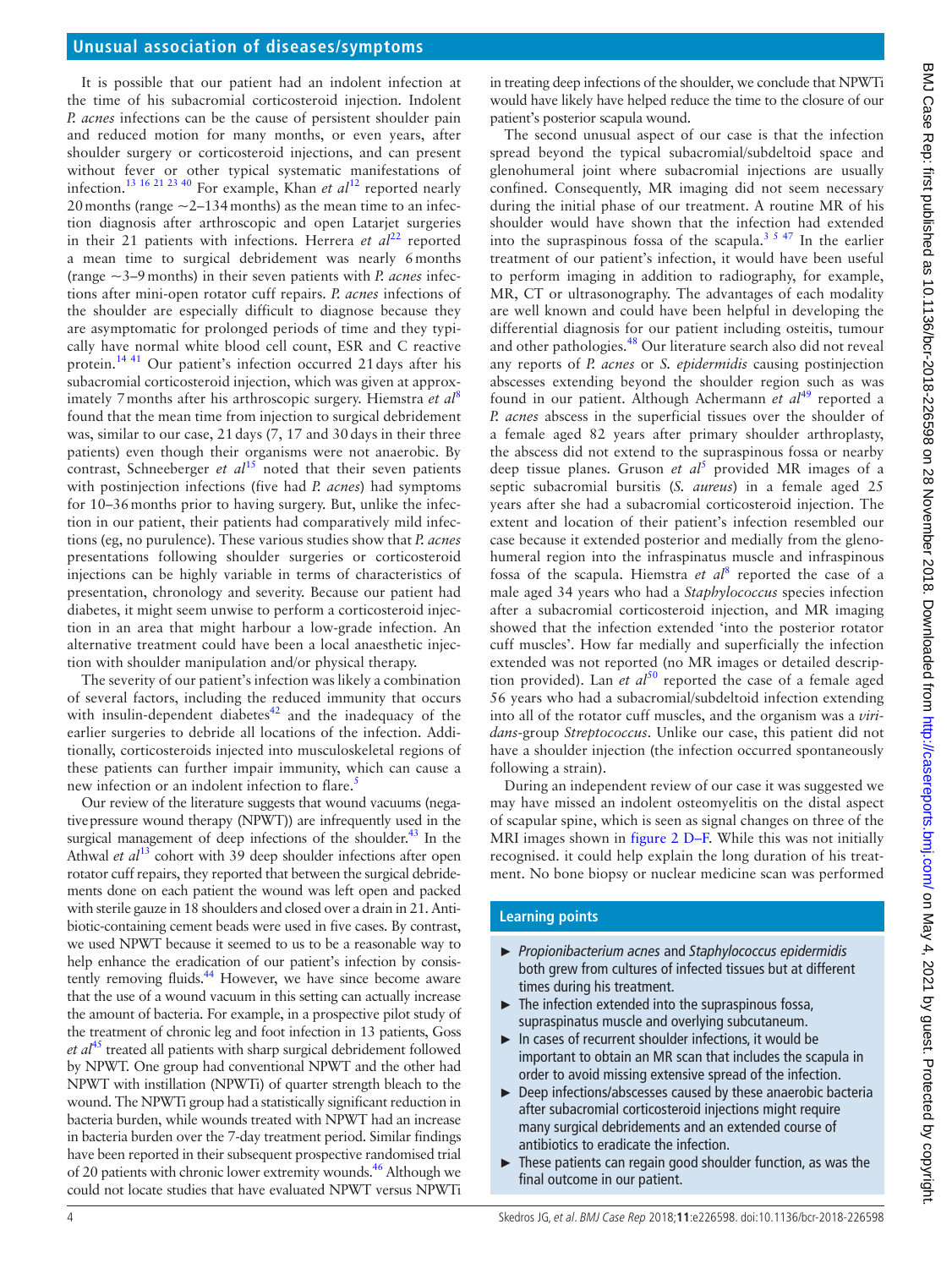# **Unusual association of diseases/symptoms**

to explore the idea of osteomyelitis being the nidus of the postinjection abscess and fistula formation.

**Contributors** The authors contributions are the following:. JGS: planning, conduct, reporting, conception and design, acquisition of data, analysis and interpretation of data. MKH: planning, conduct, reporting, conception and design, analysis and interpretation of data. EDF: planning, conduct, reporting, conception and design, analysis and interpretation of data. JDT: conduct, reporting, acquisition of data, analysis and interpretation of data.

**Funding** The authors have not declared a specific grant for this research from any funding agency in the public, commercial or not-for-profit sectors.

**Competing interests** None declared.

#### **Patient consent** Obtained.

**Provenance and peer review** Not commissioned; externally peer reviewed.

**Open access** This is an open access article distributed in accordance with the Creative Commons Attribution Non Commercial (CC BY-NC 4.0) license, which permits others to distribute, remix, adapt, build upon this work non-commercially, and license their derivative works on different terms, provided the original work is properly cited and the use is non-commercial. See: [http://creativecommons.org/](http://creativecommons.org/licenses/by-nc/4.0/) [licenses/by-nc/4.0/](http://creativecommons.org/licenses/by-nc/4.0/)

#### **References**

- <span id="page-4-0"></span>1 Scholz CF, Kilian M. The natural history of cutaneous propionibacteria, and reclassification of selected species within the genus Propionibacterium to the proposed novel genera Acidipropionibacterium gen. nov., Cutibacterium gen. nov. and Pseudopropionibacterium gen. nov. [Int J Syst Evol Microbiol](http://dx.doi.org/10.1099/ijsem.0.001367) 2016;66:4422-32.
- <span id="page-4-1"></span>2 Jugun K, Vaudaux P, Garbino J, et al. The safety and efficacy of high-dose daptomycin combined with rifampicin for the treatment of Gram-positive osteoarticular infections. [Int Orthop](http://dx.doi.org/10.1007/s00264-013-1856-y) 2013;37:1375–80.
- <span id="page-4-2"></span>3 Teoh KH, Jones SA, Gurunaidu S, et al. Methicillin-resistant Staphylococcus aureus infection of the subacromial bursa: an unusual complication following subacromial corticosteroid injection (a report of two cases). [Shoulder Elbow](http://dx.doi.org/10.1177/1758573214557148) 2015;7:182-6.
- 4 Blair B, Rokito AS, Cuomo F, et al. Efficacy of injections of corticosteroids for subacromial impingement syndrome. [J Bone Joint Surg Am](http://dx.doi.org/10.2106/00004623-199611000-00007) 1996;78:1685-9.
- <span id="page-4-7"></span>5 Gruson KI, Ruchelsman DE, Zuckerman JD. Subacromial corticosteroid injections. [J](http://dx.doi.org/10.1016/j.jse.2007.07.009)  [Shoulder Elbow Surg](http://dx.doi.org/10.1016/j.jse.2007.07.009) 2008;17:S118–30.
- 6 Yu CM, Chen CH, Liu HT, et al. Subacromial injections of corticosteroids and xylocaine for painful subacromial impingement syndrome. [Chang Gung Med J](http://www.ncbi.nlm.nih.gov/pubmed/17214391) 2006;29:474–9.
- <span id="page-4-3"></span>7 Seror P, Pluvinage P, d'Andre FL, et al. Frequency of sepsis after local corticosteroid injection (an inquiry on 1160000 injections in rheumatological private practice in France). [Rheumatology](http://dx.doi.org/10.1093/rheumatology/38.12.1272) 1999;38:1272–4.
- <span id="page-4-4"></span>8 Hiemstra LA, Macdonald PB, Froese W. Subacromial infection following corticosteroid injection. [J Shoulder Elbow Surg](http://dx.doi.org/10.1067/mse.2003.127299) 2003;12:91-3.
- <span id="page-4-5"></span>9 Chuang MJ, Jancosko JJ, Mendoza V, et al. The incidence of Propionibacterium acnes in shoulder arthroscopy. [Arthroscopy](http://dx.doi.org/10.1016/j.arthro.2015.01.029) 2015;31:1702–7.
- <span id="page-4-12"></span>10 Patel A, Calfee RP, Plante M, et al. Propionibacterium acnes colonization of the human shoulder. [J Shoulder Elbow Surg](http://dx.doi.org/10.1016/j.jse.2009.01.023) 2009;18:897-902.
- <span id="page-4-6"></span>11 Perry A, Lambert P. Propionibacterium acnes: infection beyond the skin. Expert Rev [Anti Infect Ther](http://dx.doi.org/10.1586/eri.11.137) 2011;9:1149–56.
- <span id="page-4-18"></span>12 Khan U, Torrance E, Townsend R, et al. Low-grade infections in nonarthroplasty shoulder surgery. [J Shoulder Elbow Surg](http://dx.doi.org/10.1016/j.jse.2017.01.008) 2017;26:1553–61.
- <span id="page-4-8"></span>13 Athwal GS, Sperling JW, Rispoli DM, et al. Deep infection after rotator cuff repair. J [Shoulder Elbow Surg](http://dx.doi.org/10.1016/j.jse.2006.05.013) 2007;16:306-11.
- <span id="page-4-20"></span>14 Saper D, Capiro N, Ma R, et al. Management of Propionibacterium acnes infection after shoulder surgery. [Curr Rev Musculoskelet Med](http://dx.doi.org/10.1007/s12178-014-9256-5) 2015;8:67–74.
- <span id="page-4-21"></span>15 Schneeberger AG, Gilbart MK, Sheikh R, et al. Non-purulent low-grade infection as cause of pain following shoulder surgery: preliminary results. [Chir Organi Mov](http://dx.doi.org/10.1007/s12306-009-0010-x) 2009;93(Suppl 1):71–7.
- <span id="page-4-10"></span>16 Horneff JG, Hsu JE, Voleti PB, et al. Propionibacterium acnes infection in shoulder arthroscopy patients with postoperative pain. [J Shoulder Elbow Surg](http://dx.doi.org/10.1016/j.jse.2015.03.008) 2015;24:838–43.
- 17 Small NC. Complications in arthroscopic surgery performed by experienced arthroscopists. [Arthroscopy](http://dx.doi.org/10.1016/S0749-8063(88)80030-6) 1988;4:215–21.
- 18 D'Angelo GL, Ogilvie-Harris DJ. Septic arthritis following arthroscopy, with cost/benefit analysis of antibiotic prophylaxis. [Arthroscopy](http://dx.doi.org/10.1016/S0749-8063(88)80004-5) 1988;4:10-14.
- 19 Randelli P, Castagna A, Cabitza F, et al. Infectious and thromboembolic complications of arthroscopic shoulder surgery. [J Shoulder Elbow Surg](http://dx.doi.org/10.1016/j.jse.2009.04.009) 2010;19:97-101.
- 20 Settecerri JJ, Pitner MA, Rock MG, et al. Infection after rotator cuff repair. J Shoulder [Elbow Surg](http://dx.doi.org/10.1016/S1058-2746(99)90045-9) 1999;8:1–5.
- <span id="page-4-11"></span>21 Schneeberger AG, Yian E, Steens W. Injection-induced low-grade infection of the shoulder joint: preliminary results. [Arch Orthop Trauma Surg](http://dx.doi.org/10.1007/s00402-012-1562-z) 2012;132:1387-92.
- <span id="page-4-9"></span>22 Herrera MF, Bauer G, Reynolds F, et al. Infection after mini-open rotator cuff repair. [J Shoulder Elbow Surg](http://dx.doi.org/10.1067/mse.2002.127302) 2002;11:605–8.
- 23 Kadler BK, Mehta SS, Funk L. Propionibacterium acnes infection after shoulder surgery. [Int J Shoulder Surg](http://dx.doi.org/10.4103/0973-6042.167957) 2015;9:139-44.
- 24 Mirzayan R, Itamura JM, Vangsness CT, et al. Management of chronic deep infection following rotator cuff repair. [J Bone Joint Surg Am](http://dx.doi.org/10.2106/00004623-200008000-00008) 2000;82-A:1115-21.
- <span id="page-4-19"></span>25 Christensen GJ, Scholz CF, Enghild J, et al. Antagonism between Staphylococcus epidermidis and Propionibacterium acnes and its genomic basis. [BMC Genomics](http://dx.doi.org/10.1186/s12864-016-2489-5) 2016;17:152.
- <span id="page-4-13"></span>26 Leite B, Gomes F, Teixeira P, et al. In vitro activity of daptomycin, linezolid and rifampicin on Staphylococcus epidermidis biofilms. [Curr Microbiol](http://dx.doi.org/10.1007/s00284-011-9980-7) 2011;63:313–7.
- <span id="page-4-14"></span>27 Vuong C, Otto M. Staphylococcus epidermidis infections. [Microbes Infect](http://dx.doi.org/10.1016/S1286-4579(02)01563-0) 2002;4:481–9.
- <span id="page-4-15"></span>28 Aubin GG, Portillo ME, Trampuz A, et al. Propionibacterium acnes, an emerging pathogen: from acne to implant-infections, from phylotype to resistance. Med Mal [Infect](http://dx.doi.org/10.1016/j.medmal.2014.02.004) 2014;44:241–50.
- 29 Furustrand Tafin U, Aubin GG, Eich G, et al. Occurrence and new mutations involved in rifampicin-resistant *Propionibacterium acnes* strains isolated from biofilm or devicerelated infections. [Anaerobe](http://dx.doi.org/10.1016/j.anaerobe.2015.05.003) 2015;34:116–9.
- 30 Crane JK, Hohman DW, Nodzo SR, et al. Antimicrobial susceptibility of Propionibacterium acnes isolates from shoulder surgery. Antimicrob Agents [Chemother](http://dx.doi.org/10.1128/AAC.00463-13) 2013;57:3424–6.
- 31 Rupp ME, Fey PD. Staphylococcus epidermidis and other coagulase-negative Staphylococci. In: Elsevier, editor. Mandell, Douglas, and Bennett's principles and practice of infectious diseases. 8 edn. Philadelphia: Elsevier Inc, 2015:2272–82.
- <span id="page-4-16"></span>32 Widerström M. Significance of Staphylococcus epidermidis in Health Care-Associated Infections, from Contaminant to Clinically Relevant Pathogen: This Is a Wake-Up Call!. [J Clin Microbiol](http://dx.doi.org/10.1128/JCM.00743-16) 2016;54:1679–81.
- 33 Hudek R, Sommer F, Kerwat M, et al. Propionibacterium acnes in shoulder surgery: true infection, contamination, or commensal of the deep tissue? J Shoulder Elbow [Surg](http://dx.doi.org/10.1016/j.jse.2014.05.024) 2014;23:1763–71.
- <span id="page-4-17"></span>34 Schäfer P, Fink B, Sandow D, et al. Prolonged bacterial culture to identify late periprosthetic joint infection: a promising strategy. [Clin Infect Dis](http://dx.doi.org/10.1086/592973) 2008;47:1403–9.
- 35 Dodson CC, Craig EV, Cordasco FA, et al. Propionibacterium acnes infection after shoulder arthroplasty: a diagnostic challenge. [J Shoulder Elbow Surg](http://dx.doi.org/10.1016/j.jse.2009.07.065) 2010;19:303-7.
- 36 Butler-Wu SM, Burns EM, Pottinger PS, et al. Optimization of periprosthetic culture for diagnosis of Propionibacterium acnes prosthetic joint infection. [J Clin Microbiol](http://dx.doi.org/10.1128/JCM.00450-11) 2011;49:2490–5.
- 37 Bossard DA, Ledergerber B, Zingg PO, et al. Optimal length of cultivation time for isolation of *propionibacterium acnes* in suspected bone and joint infections is more than 7 days. [J Clin Microbiol](http://dx.doi.org/10.1128/JCM.01435-16) 2016;54:3043-9.
- 38 Jeong J, Chang CL, Park TS, et al. Early Screening of oxacillin-resistant Staphylococcus aureus and Staphylococcus epidermidis from blood culture. [J Korean Med Sci](http://dx.doi.org/10.3346/jkms.2002.17.2.168) 2002;17:168–72.
- 39 Wang Y, Kao MS, Yu J, et al. A precision microbiome approach using sucrose for selective augmentation of staphylococcus epidermidis fermentation against propionibacterium acnes. [Int J Mol Sci](http://dx.doi.org/10.3390/ijms17111870) 2016;17:1870.
- 40 Millett PJ, Yen YM, Price CS, et al. Propionibacterium acnes infection as an occult cause of postoperative shoulder pain: a case series. [Clin Orthop Relat Res](http://dx.doi.org/10.1007/s11999-011-1767-4) 2011;469:2824–30.
- 41 Kanafani ZA, Corey GR. Daptomycin: a rapidly bactericidal lipopeptide for the treatment of Gram-positive infections. [Expert Rev Anti Infect Ther](http://dx.doi.org/10.1586/14787210.5.2.177) 2007;5:177-84.
- <span id="page-4-22"></span>42 Chen AL, Shapiro JA, Ahn AK, et al. Rotator cuff repair in patients with type I diabetes mellitus. [J Shoulder Elbow Surg](http://dx.doi.org/10.1016/S1058-2746(03)00172-1) 2003;12:416–21.
- <span id="page-4-23"></span>43 Jung HJ, Song JH, Kekatpure AL, et al. The use of continuous negative pressure after open debridement for septic arthritis of the shoulder. [Bone Joint J](http://dx.doi.org/10.1302/0301-620X.98B5.36720) 2016;98-B:660-5.
- <span id="page-4-24"></span>44 Health Quality Ontario. Negative pressure wound therapy: an evidence-based analysis. [Ont Health Technol Assess Ser](http://www.ncbi.nlm.nih.gov/pubmed/23074484) 2006;6:1–38.
- <span id="page-4-25"></span>45 Goss SG, Schwartz JA, Facchin F, et al. Negative Pressure Wound Therapy With Instillation (NPWTi) better reduces post-debridement bioburden in chronically infected lower extremity wounds than NPWT alone. JAm Coll Clin Wound Spec 2012;4:74-80.
- <span id="page-4-26"></span>46 Yang C, Goss SG, Alcantara S, et al. Effect of negative pressure wound therapy with instillation on bioburden in chronically infected wounds. [Wounds](http://www.ncbi.nlm.nih.gov/pubmed/28570250) 2017;29:240-6.
- 47 Rhee RB, Chan KK, Lieu JG, et al. MR and CT arthrography of the shoulder. Semin [Musculoskelet Radiol](http://dx.doi.org/10.1055/s-0032-1304297) 2012;16:3–14.
- <span id="page-4-27"></span>48 Barile A, Bruno F, Mariani S, et al. What can be seen after rotator cuff repair: a brief review of diagnostic imaging findings. [Musculoskelet Surg](http://dx.doi.org/10.1007/s12306-017-0455-2) 2017;101:3–14.
- <span id="page-4-28"></span>49 Achermann Y, Goldstein EJ, Coenye T, et al. Propionibacterium acnes: from commensal to opportunistic biofilm-associated implant pathogen. [Clin Microbiol Rev](http://dx.doi.org/10.1128/CMR.00092-13) 2014;27:419–40.
- <span id="page-4-29"></span>50 Lan S-M, Lin C-L, Wang C-K, et al. Synchronous subacromial and subdeltoid bursal abscess and pyomyositis of rotator cuff muscles caused by viridans streptococcus. [Shoulder Elbow](http://dx.doi.org/10.1111/j.1758-5740.2012.00190.x) 2012;4:196–8.